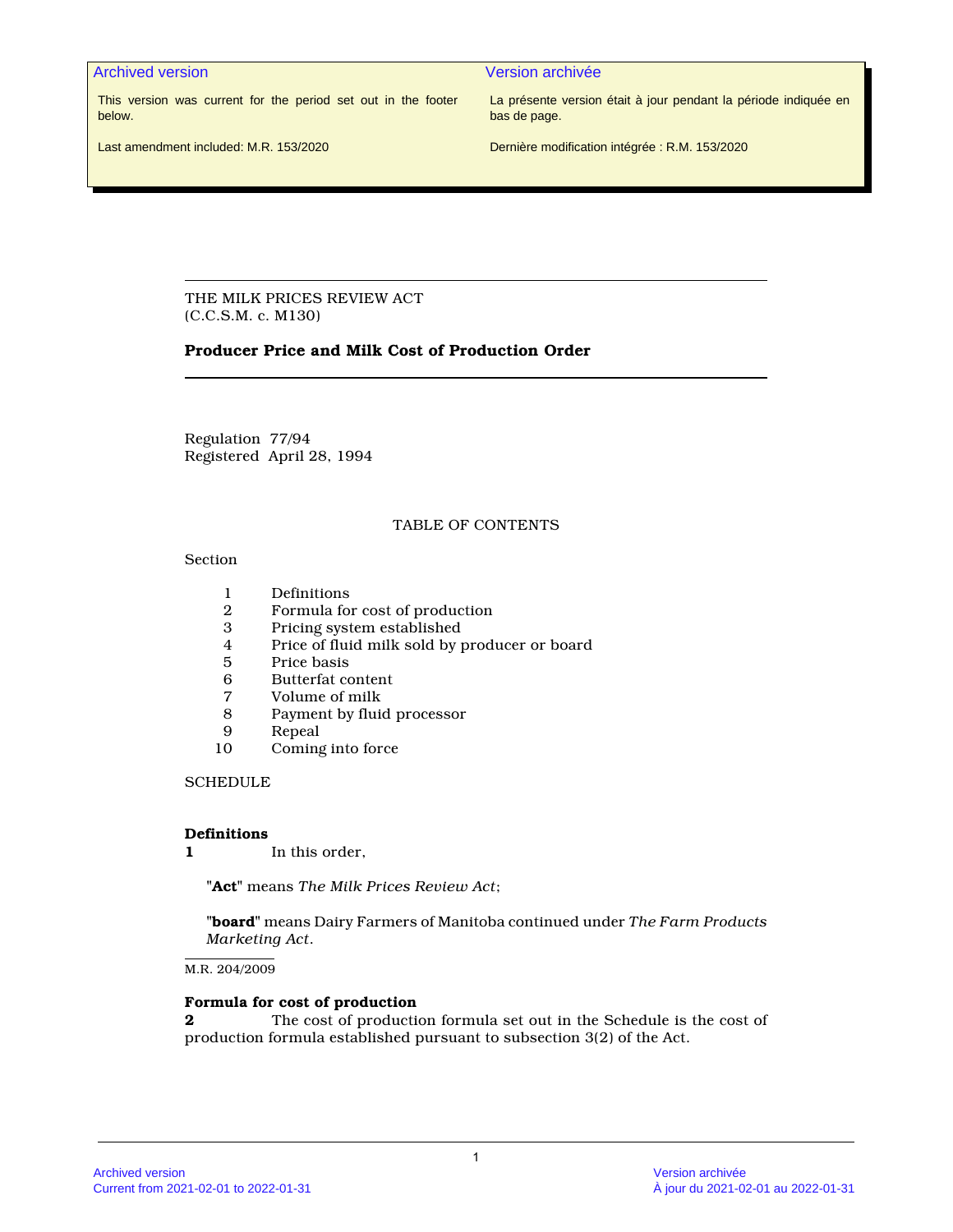## **Pricing system established**

**3** Pursuant to subsection 3(4) of the Act, the following pricing system of fluid milk is established:

(a) the pricing system shall be based on the butterfat content and skim value of milk;

(b) [repealed] M.R. 1/2015 ;

(c) the unit value established for each component referred to in clause (a) shall be consistent with the unit value for each component as calculated by the board for pricing the components in milk other than fluid milk;

(d) each product obtained by multiplying the quantity of the component by its unit value shall be added together;

(e) an amount representing a fluid premium shall be added to the sum of the products under clause (d).

M.R. 1/2015

#### **Price of fluid milk sold by producer or board**

**4(1)** Pursuant to subsection 3(3) of the Act, and based on the cost of production formula established in section 2 and the pricing system established in section 3, the price at which milk may be sold by a producer or the board for use as fluid milk for 1 hectolitre of milk testing 3.6 kilograms of butterfat is \$107.12 calculated according to the following component prices:

| Butterfat          | 3.6 kilograms/hl $@$ \$7.8805/kilogram | $=$ \$ 28.3698 |
|--------------------|----------------------------------------|----------------|
| Skim Value         |                                        | $=$ \$78.75    |
| <b>Total Price</b> |                                        | \$107.12       |

**4(2)** For purposes of determining the price of milk testing more or less than 3.6 kilograms of butterfat per hectolitre of milk, the quantity of butterfat per hectolitre of milk shall be the actual quantity as established by tests conducted in accordance with section 6.

#### **Price basis**

**5** The price of fluid milk under section 4 is f.o.b. the processor's plant.

#### **Butterfat content**

**6(1)** The butterfat content of milk delivered by the board to a fluid processor's plant shall be established by tests conducted by Horizon Lab Ltd. on a sample of the milk.

M.R. 163/94; 70/95; 110/95; 162/95; 14/96; 157/96; 141/97; 82/98; 25/99; 91/99; 129/2000; 39/2001; 144/2001; 6/2002; 154/2002; 7/2003; 107/2004; 206/2004; 190/2006; 21/2007; 119/2007; 35/2008; 157/2008; 52/2009; 204/2009; 168/2010; 96/2011; 226/2011; 179/2012; 14/2014; 1/2015; 12/2016; 3/2017; 171/2017; 102/2018; 3/2019; 2/2020; 153/2020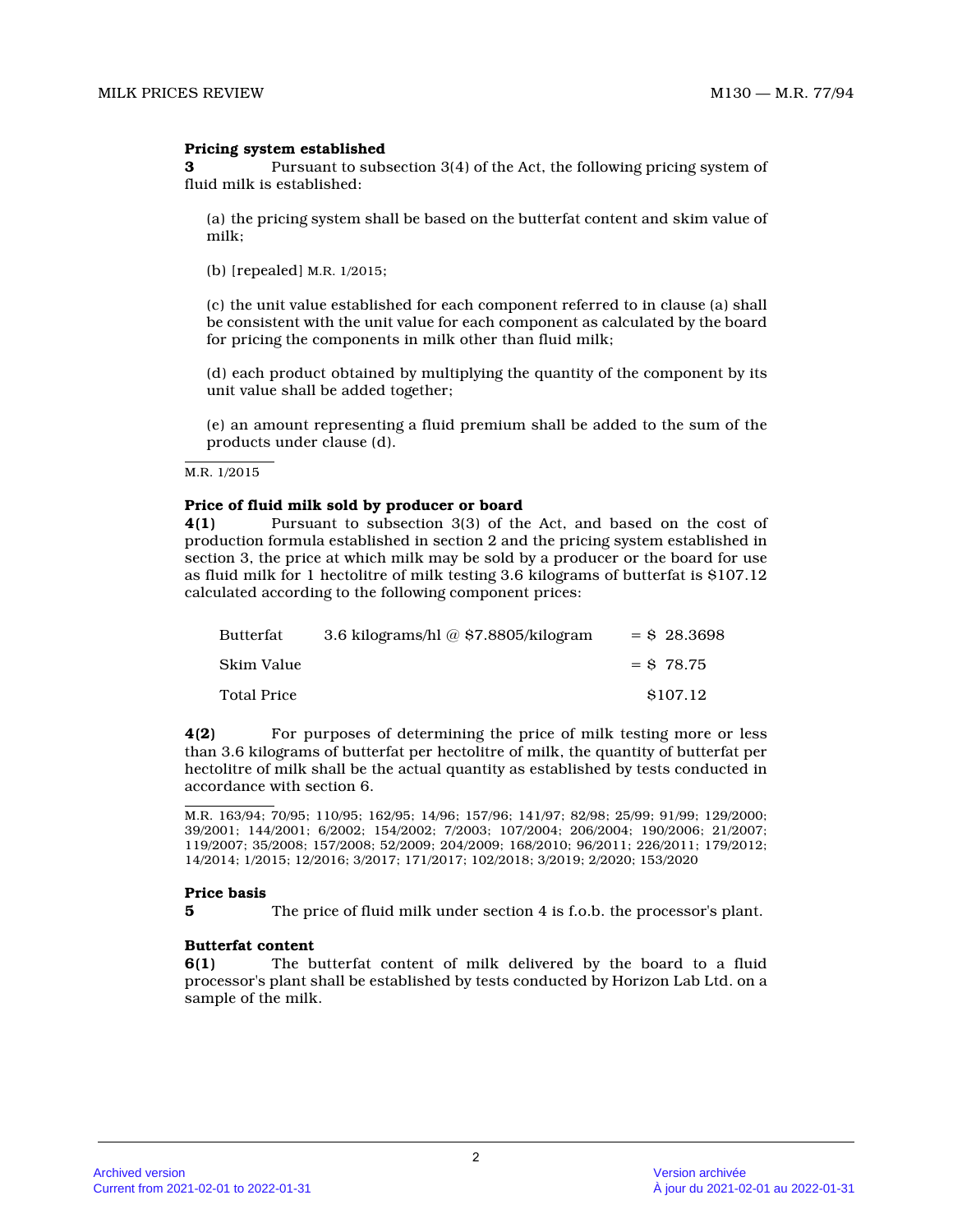**6(2)** For the purpose of the tests referred to in subsection (1), a sample of the milk shall be taken

(a) by the transporter of the milk from milk that is in the producer's bulk milk tank before the milk is transported to a fluid processor's plant; or

(b) with the permission of the board, from a proportionate sampling device approved by the board when the milk is transferred from a delivery truck to a fluid processor's plant.

M.R. 1/2015

## **Volume of milk**

**7** The volume of milk in a truckload shipment delivered from the board to a fluid processor's plant shall be determined

(a) from the manifest that is prepared by the transporter and accepted by the fluid processor; or

(b) with the permission of the board, by a metering device when the milk is transferred from a delivery truck to a fluid processor's plant provided the metering device and its installation meet the requirements of the *Weights and Measures Act* (Canada) and are approved by the board.

### **Payment by fluid processor**

**8** A fluid processor who purchases milk from the board shall pay to the board on account of the milk purchased in a month

(a) \$101.76 per hectolitre, payable by the 10th day of the month following the month in which the milk was delivered; and

(b) the balance, if any within 8 days of the date of the board's invoice to the fluid processor setting out the total selling price of the milk.

M.R. 70/95; 162/95; 14/96; 157/96; 141/97; 82/98; 25/99; 129/2000; 144/2001; 6/2002; 154/2002; 7/2003; 107/2004; 206/2004; 190/2006; 21/2007; 119/2007; 35/2008; 157/2008; 52/2009; 204/2009; 168/2010; 96/2011; 226/2011; 179/2012; 14/2014; 1/2015; 12/2016; 3/2017; 171/2017; 102/2018; 3/2019; 2/2020; 153/2020

### **Repeal**

**9** Manitoba Regulation 207/93 is repealed.

#### **Coming into force**

**10** This order comes into force on May 1, 1994.

April 20, 1994 **Manitoba Milk Prices Review Commission:**

Omer Van Walleghem Vice-Chairperson

Garry W. Epp Secretary